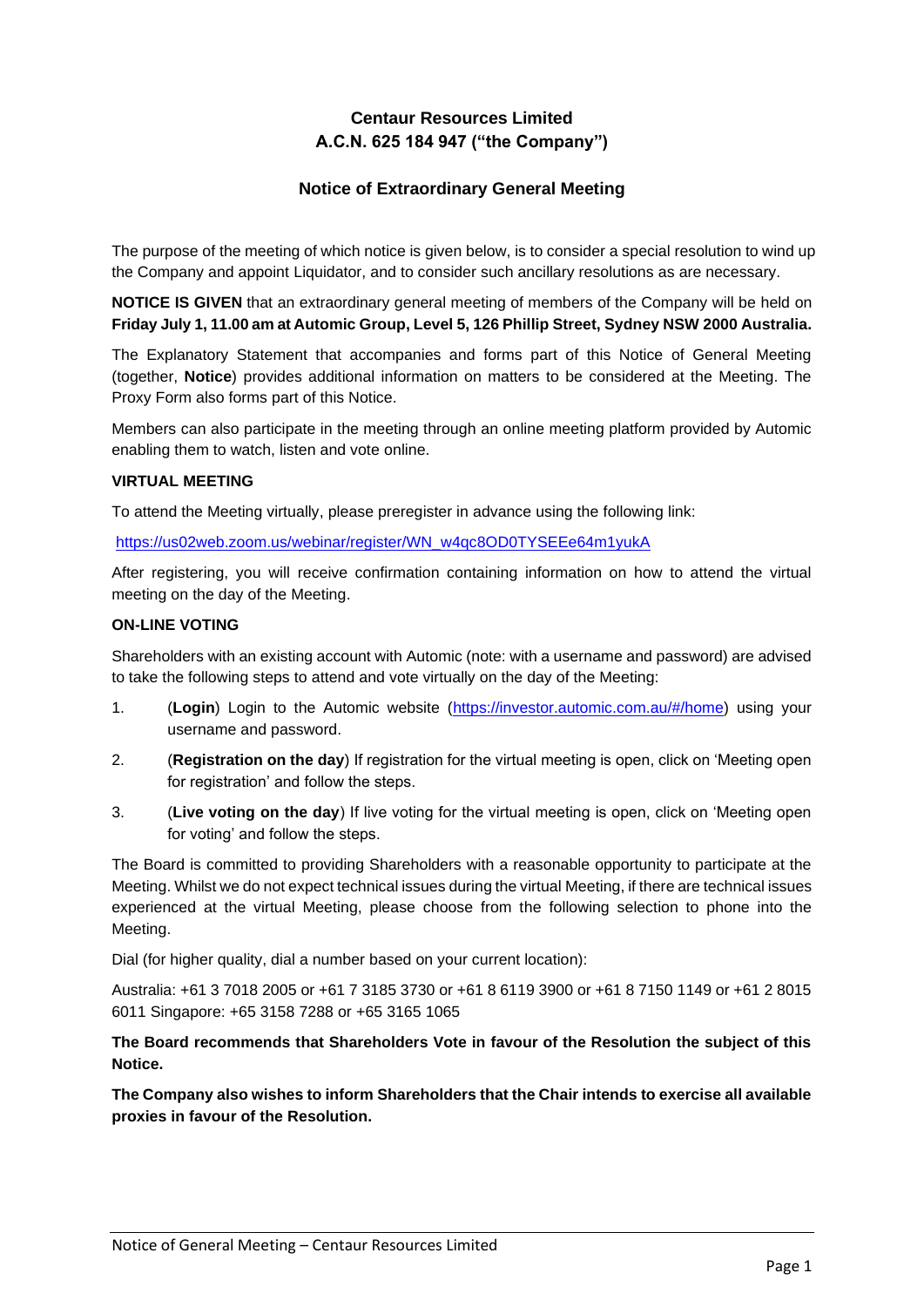## **PROXIES**

If you are unable to attend the Meeting in person or virtually, you are encouraged to complete and submit the Proxy Form as your vote is important**.** The Proxy Form also forms part of this Notice.

Proxies must be lodged 48 hours prior to the meeting, by 11.00 am (AEST) 29 June 2022 by using one of the methods as shown on the proxy form, i.e., by mail, in person, email or facsimile.

All proxies (whether directed or undirected proxies) received by Automic before 11.00 am (AEST) on 29 June 2022 will be deemed to be irrevocable proxies. Shareholders agree that, once they have submitted a proxy, they will not be entitled to revoke their proxy nor vote in person at the Meeting contrary to the voting intention expressed in their proxy. **Proxy forms received later than** 11.00 am (AEST) on 29 June 2022 **will be invalid.** 

### **Voting Intention of the Chair for the Resolution**

Shareholders should be aware that any undirected proxies given to the Chair will be cast by the Chair and counted in favour of the Resolution, which is the subject of this Meeting, subject to compliance with the Corporations Act.

## **QUESTIONS**

Should Shareholders have questions in advance of the Meeting to the Company, they must be submitted in writing to info@centaurresources.com at least 48 hours before the Meeting. However, Shareholders will be given an opportunity to ask questions on the day of the meeting using the Q&A function.

The purpose of the meeting is to consider and if thought fit, to pass the following resolution as a special resolution of the Company:

## **RESOLUTIONS**

- 1. That the Company be would up voluntarily
- 2. That Christian Sprowles, Liquidator of the Company, are authorised to distribute in specie such assets of the Company to its members in whole or in part.

and the following ordinary resolutions:

- 1. That Christian Sprowles of HoganSprowles Pty Ltd be appointed as Liquidator for the purpose of the winding up.
- 2. That the remuneration of the Liquidator, as set out in the Liquidator's remuneration report, for the period from commencement to completion of the winding up, is charged in accordance with the hourly rates of HoganSprowles as at 1 July 2021 (as amended from year to year, by a maximum of 10%) and be fixed at \$15,000 plus GST and that the Liquidator be authorised to make payment on account as required.
- 3. That the Liquidator be authorised to destroy the books and records of the Company and of the Liquidator's six (6) months after the date of its deregistration subject to the consent of the Australian Securities and Investments Commission in accordance with Schedule 2, Section 70- 35 of the Corporations Act 2001.

### **EXPLANATORY STATEMENT**

Approval was granted by shareholders on 28 June 2021 to dispose of all of the Company's shares in its wholly owned subsidiary, Centaur Resources Holding Pty Ltd, being the beneficial owner of the Pacha lithium project in Argentina, in accordance with the terms of the Sale and Purchase Agreement (SPA) with Arena Minerals Inc., a resources company registered in the Canada and listed on the TSX Venture Exchange (TSXV: AN).

The agreement with Arena was completed on July 23, 2021, with full payment made, excluding the